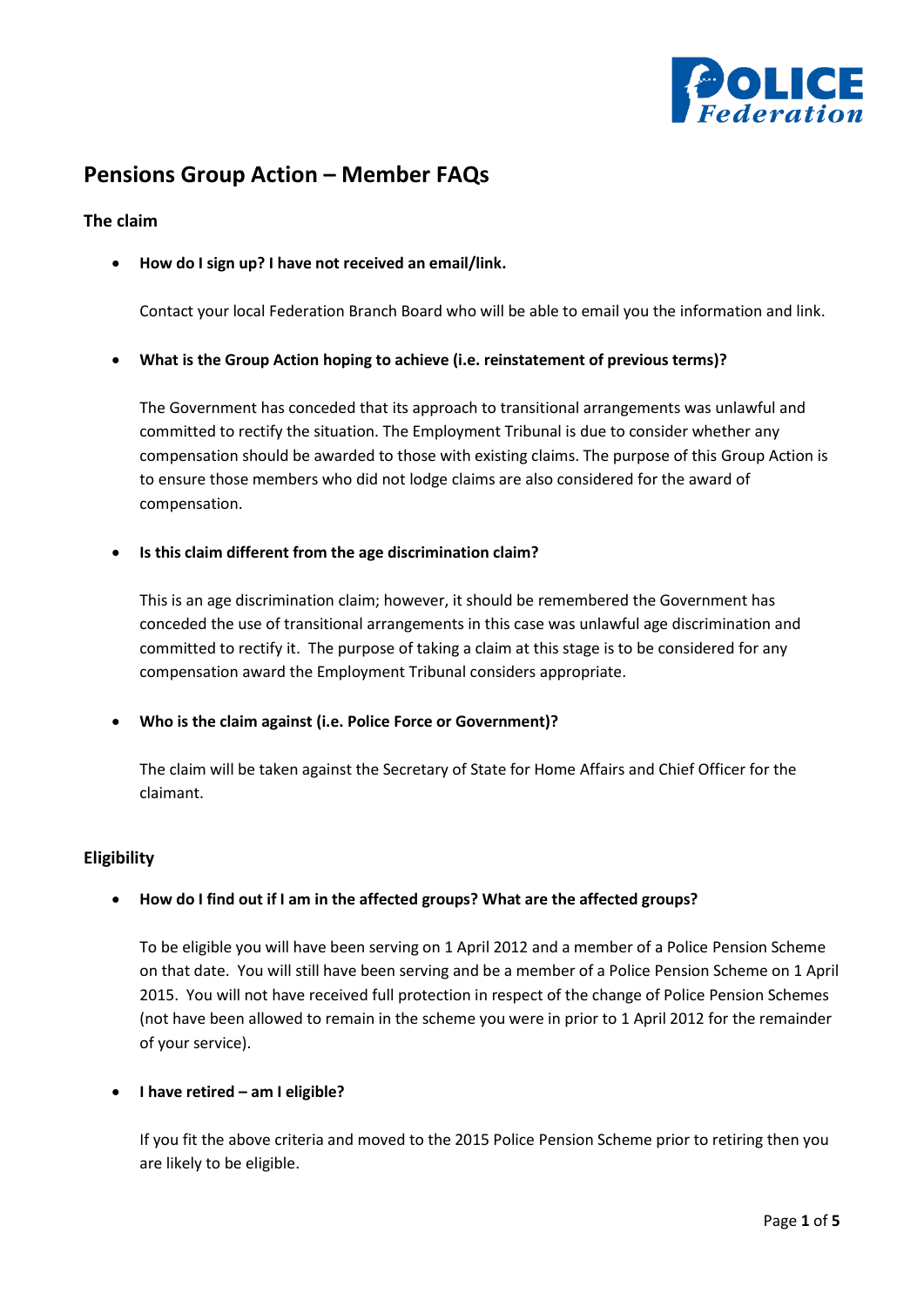

# • **I had a break(s) in PFEW subscriptions (or a break of more than six months) for some reason (e.g., financial hardship, caring, career break) – am I eligible? If not, why not?**

The PFEW legal funding criteria states that to be eligible for funding in claims such as this, a member must have commenced subscribing to PFEW within six months of joining the police service and remained a subscribing member whilst serving except for any period of unpaid leave or time spent as a Temporary Superintendent. Funding for conduct and performance matters is provided for those who have had periods when they did not subscribe, however, not for matters such as this.

# • **I did not join the scheme within six months of joining the police and/or had a break in contributions - am I eligible? If not, why not?**

There is no requirement to have joined the Police Pension Scheme within six months of joining the police service to be eligible to claim. The reference to six months is in respect of subscribing to PFEW. That is a requirement to be entitled to PFEW funding for matters such as this.

#### • **I opted out of the Police Pension Scheme because of the changes, am I eligible?**

Where a member opted to leave the Police Pension Scheme because of the transitional protections, and did not join an alternative pension scheme, it is likely to be difficult to establish a link between the decision to opt out and the discrimination. The member will have elected to put themselves in a worse position by being out of a pension scheme altogether, rather than transferring into the 2015 CARE Scheme. If the member opted to make alternative arrangements to mitigate the loss caused by being moved into the 2015 CARE Scheme and can prove the reason they decided to leave the Police Pension Scheme was because of the transitional provisions, then the member may have grounds to bring a claim. Any such claim may now be out of time and would require evidence of the reason for the member's decision to be considered further.

# • **I transferred another pension (private or public service) into my police pension – can I apply? How do I note this on the form?**

The transfer of pension from another scheme does not impact on whether you were discriminated against. To be eligible to claim you need to have been serving and a member of a Police Pension Scheme as of 1 April 2012 and serving and a member of a Police Pension Scheme as of 1 April 2015. You would not have been allowed to remain in the Police Pension Scheme you were a member of prior to 1 April 2015 until such time as you retired from the service.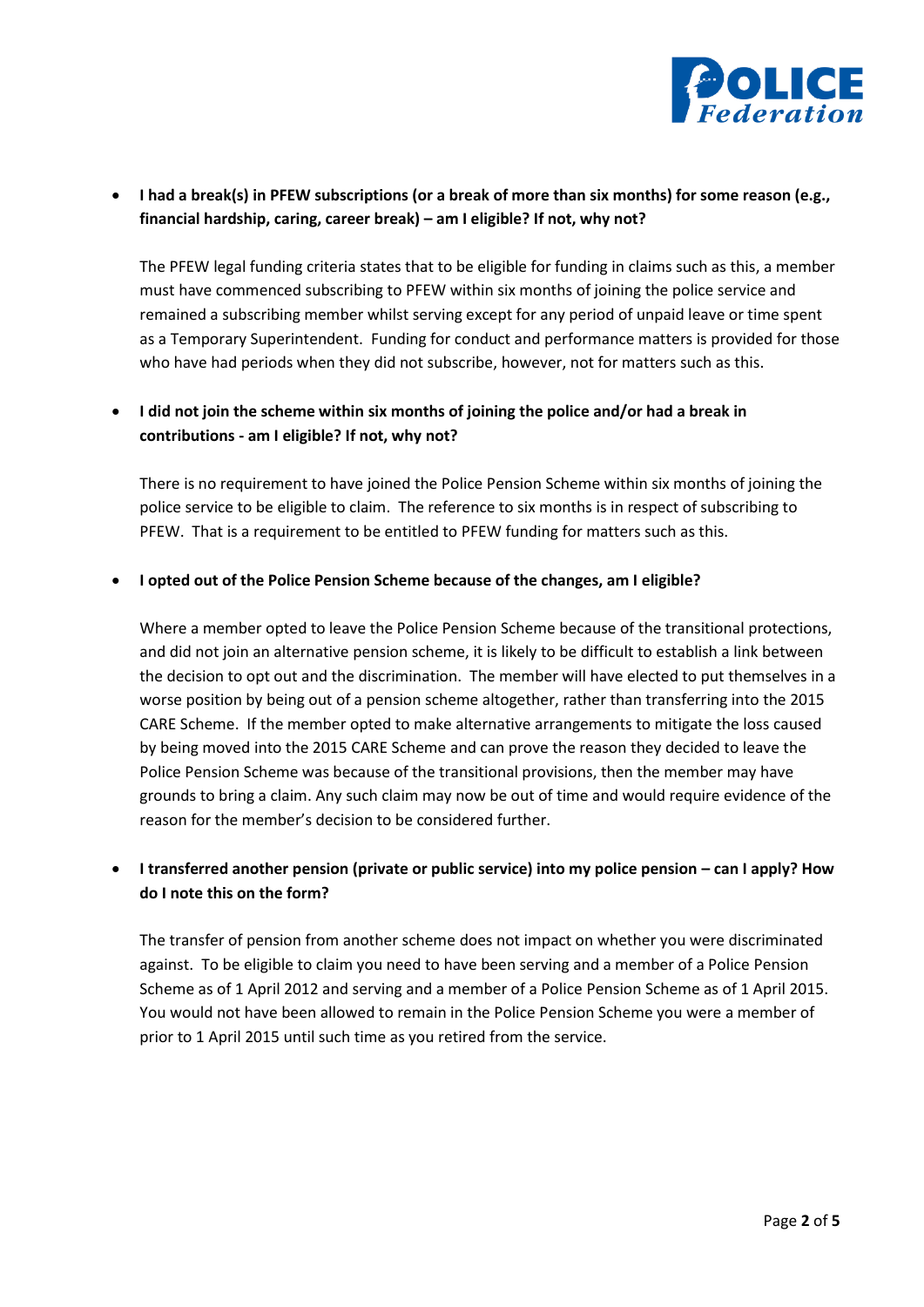

## **Schemes, tapering and transitional provisions**

• **What is tapering? How do I know if I am affected/my pension has been tapered? What's the impact of this on my ability to join the Group Action?**

Members eligible to join the Group Action must have either received no protection, or tapered protection when the 2015 CARE Scheme was introduced. If you had no protection, you were moved into the 2015 CARE Scheme on 1 April 2015. If you had/have tapered protection you remain in your current scheme for a limited period after 1 April 2015 and once the tapered protection expires you automatically move into the 2015 CARE Scheme.

## • **What is full protection? How does it differ to 'transitional protections'?**

As part of the introduction of the 2015 CARE Scheme, some members were permitted to remain in their original pension scheme (PPS 1987 or NPPS 2006) past 1 April 2015. This was managed using transitional provisions which detailed who could remain in their current scheme, and for how long:

- Members who could remain in their current scheme until retirement (full protection). These members did not move to the 2015 CARE Scheme and will continue to accrue pension in their current scheme until they retire
- Members who could remain in their current scheme for a limited time before joining the 2015 CARE Scheme (tapered protection)
- Members who would automatically move to the 2015 CARE Scheme on 1 April 2015 (no protection)
- **How do I find out what scheme I was on?**

Please contact your pension administrator.

#### • **How do I find out if I benefited from transitional protections or tapering?**

Please contact your pension administrator.

• **The claim form asks me to select which pension scheme I was a member of on 1 April 2015. Prior to 1 April 2015 I was in PPS 87 or NPPS 2006, but I was automatically moved to the 2015 CARE Scheme on 1 April 2015. What is the correct answer?**

In this scenario you should select the 2015 CARE Scheme as your pension scheme on 1 April 2015.

#### **Existing representation**

• **I have had representation for the discrimination part of the claim, can I now join the PFEW Group Action?**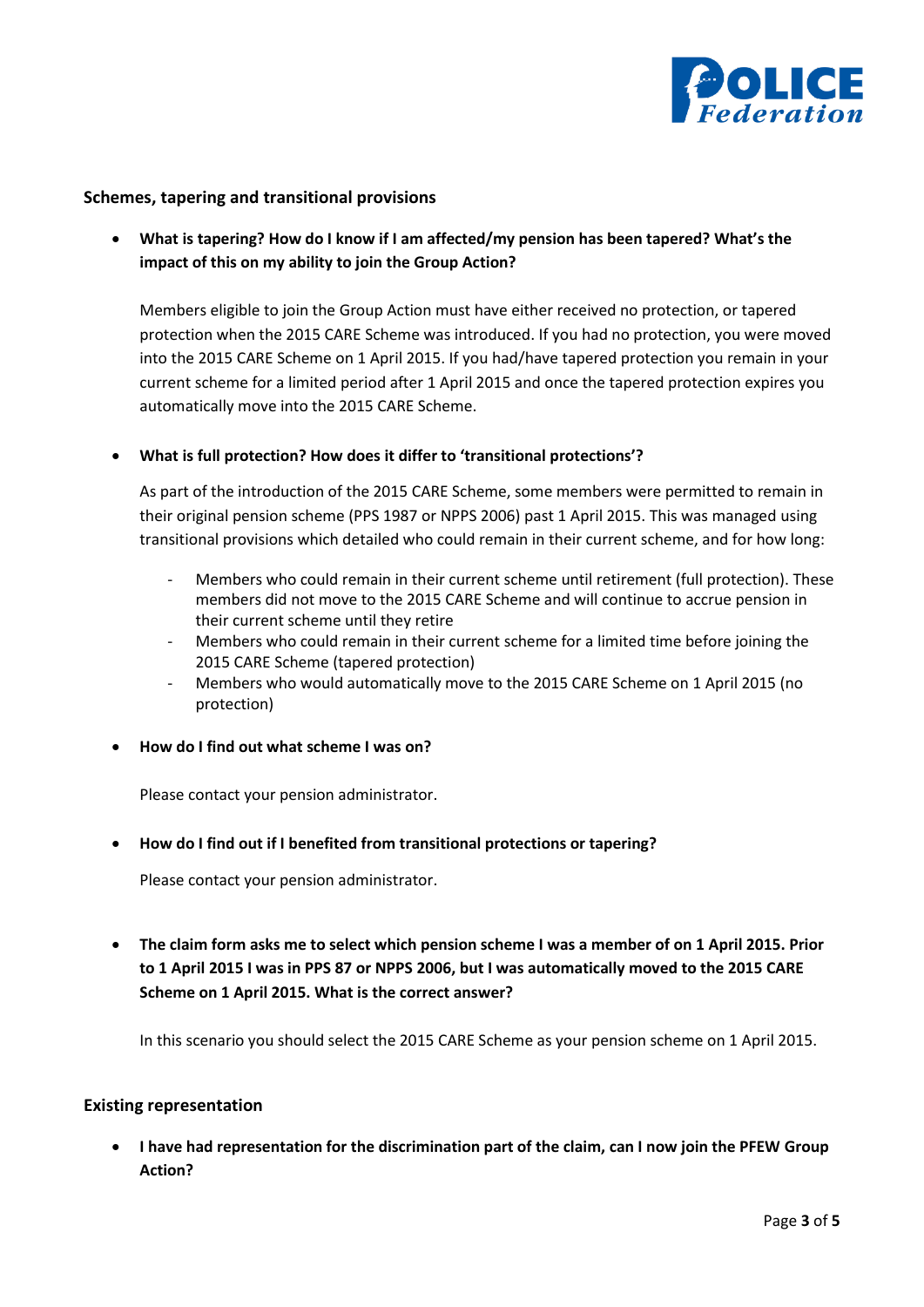

If you have already issued a claim and wish to apply to PFEW for funding of that claim and to be represented by Penningtons Manches Cooper LLP, such applications will be considered on a case by case basis, taking in account of, but not limited to:

- a. Your eligibility for PFEW funding
- b. PFEW's funding criteria, including a costs/benefit analysis
- c. Practical considerations, including the timing of any such application and proposed change in legal representation to cause the least amount of disruption to the timetable of an existing claim and other claims being pursued.

It should be noted that if you are already being legally represented in your claim, you will be responsible for making arrangements to terminate your retainer with your current representative and settling any outstanding fees with them, if and when PFEW funding is confirmed. PFEW will not be liable for these costs.

**•** I have paid Leigh Day/someone to take up this issue on my behalf – why has PFEW left me out of **pocket? Will you reimburse me if you win? Or reimburse me for subscriptions for the years where PFEW did not act?**

Individual members had the right to obtain legal representation independently of PFEW. Instructing Leigh Day/someone else was a decision entered into by the member in the knowledge that PFEW was not involved in this arrangement and the member would be responsible for any costs incurred in accordance with the terms of their agreement. PFEW is not responsible for the member's actions or for the costs incurred.

PFEW's decision not to bring proceedings sooner was made based on legal advice and considers that it acted reasonably in taking legal advice and following it. PFEW has no plans to reimburse member subscriptions for the period in which it did not commence proceedings.

#### **Costs**

#### • **What is the cost to me, even if we lose?**

There is no cost to you as an individual.

#### • **If the claim is successful, am I entitled to keep all the compensation awarded to me?**

PFEW does not take any part of compensation awarded. Courts can award part or all the costs of taking such a case and this is separate to any compensation awarded. Any of the cost for taking the case awarded to PFEW is entitled because the organisation is paying for those costs. Any compensation awarded remains the members.